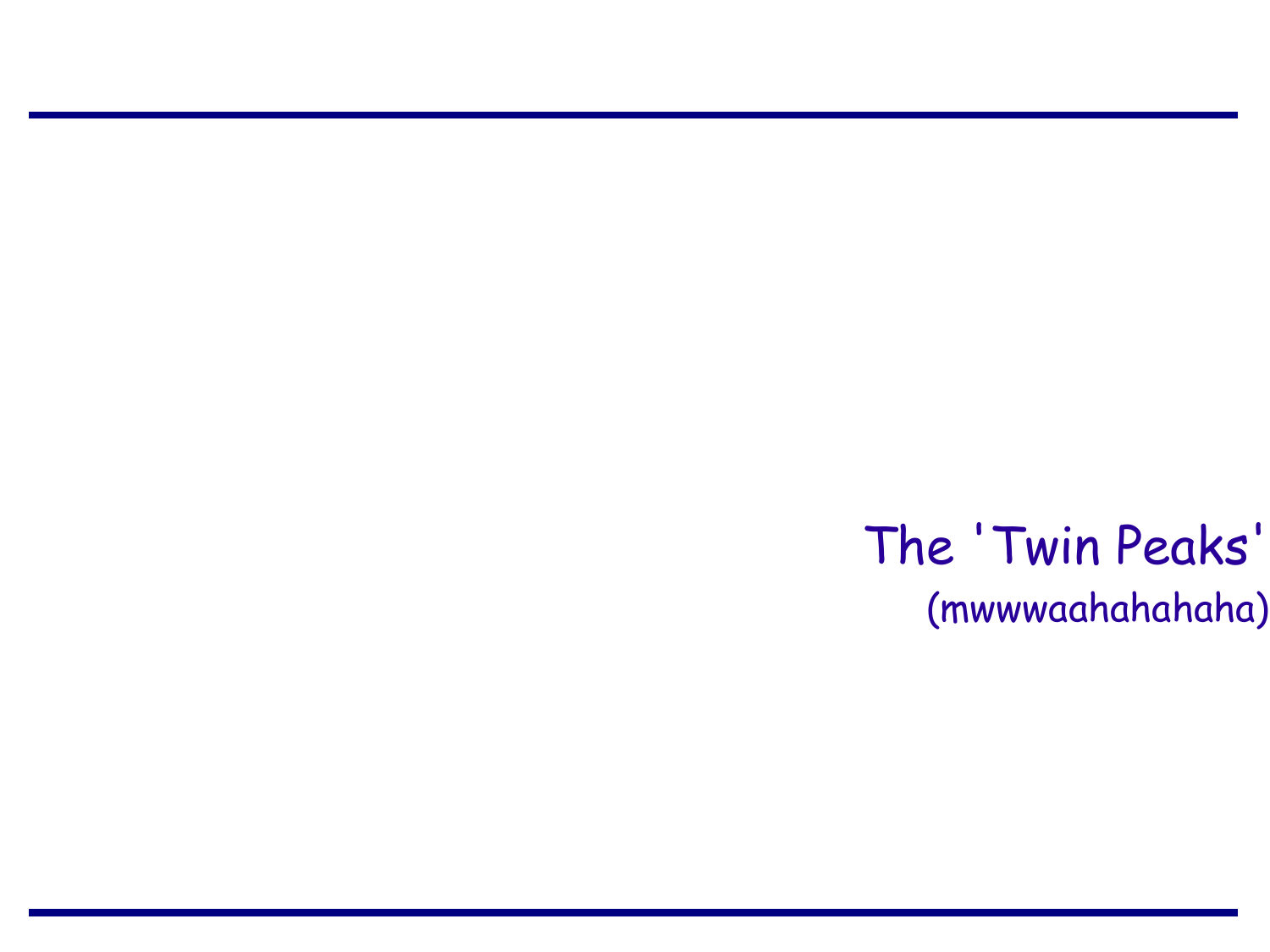#### Problem:

#### https://twiki.cern.ch/twiki/pub/Main/CommonAnalysisCodeForZ0/GlbGlb.png

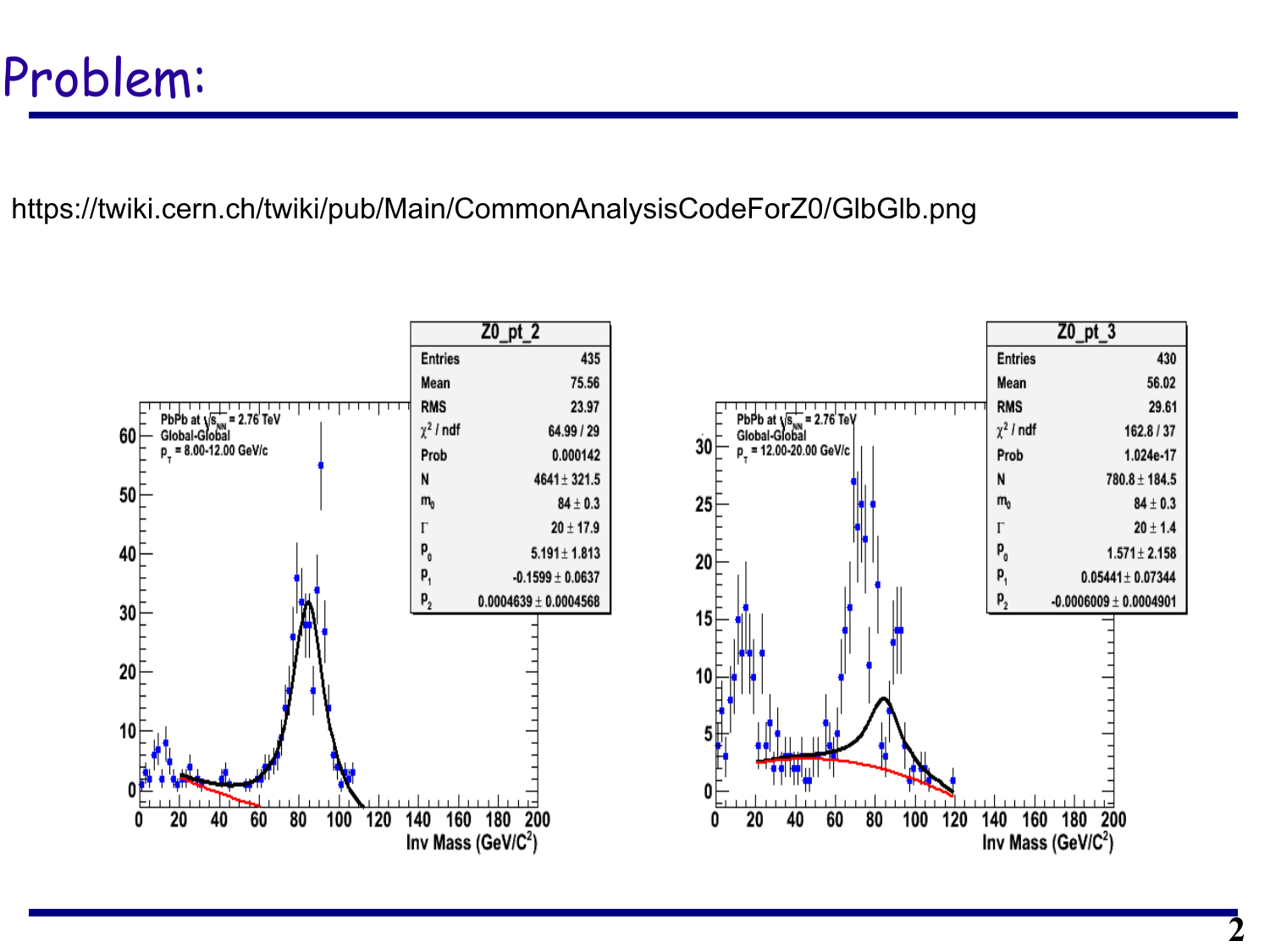## simTracks (gen+GEANT): M[60,100], M[60,80]

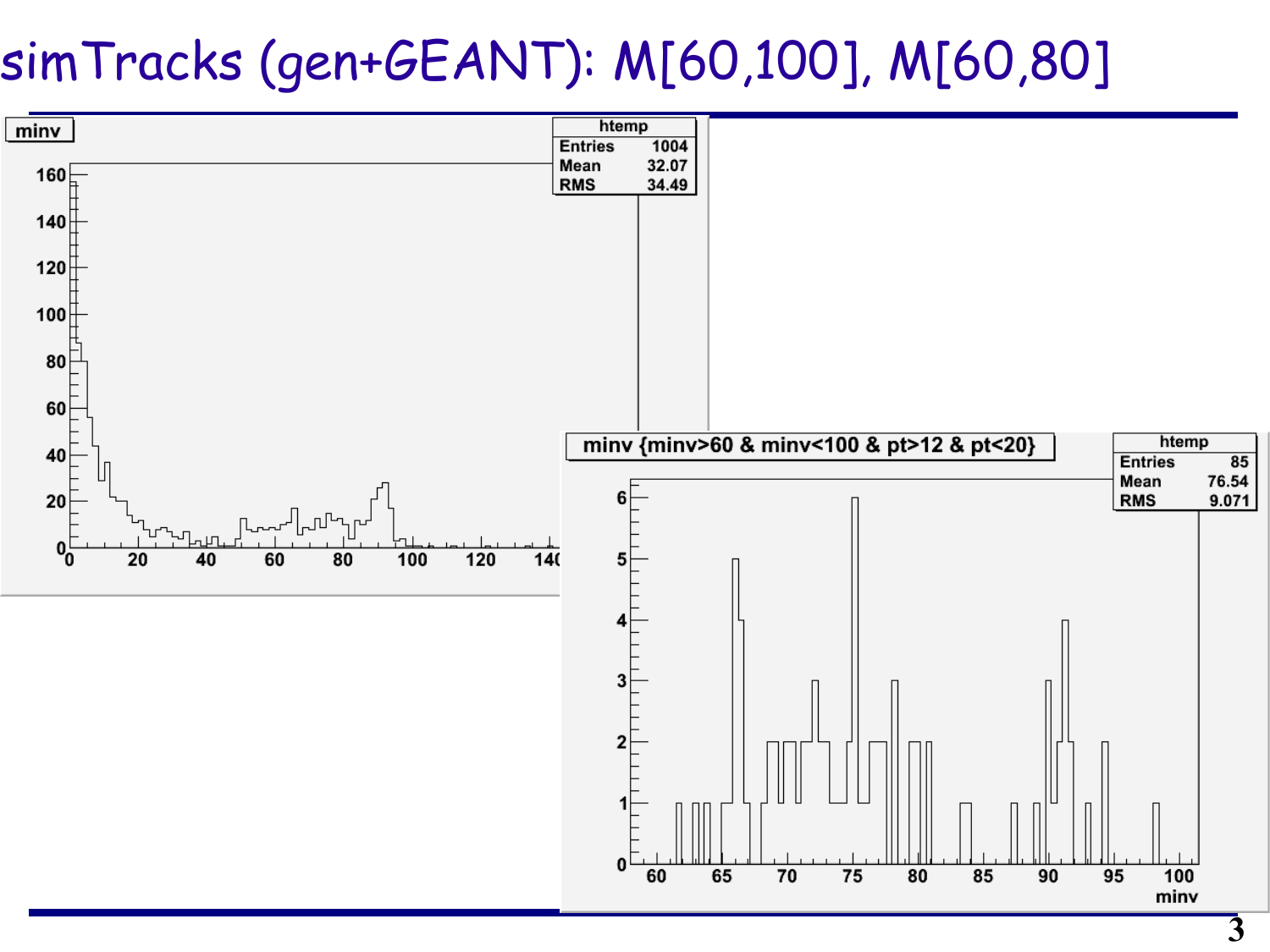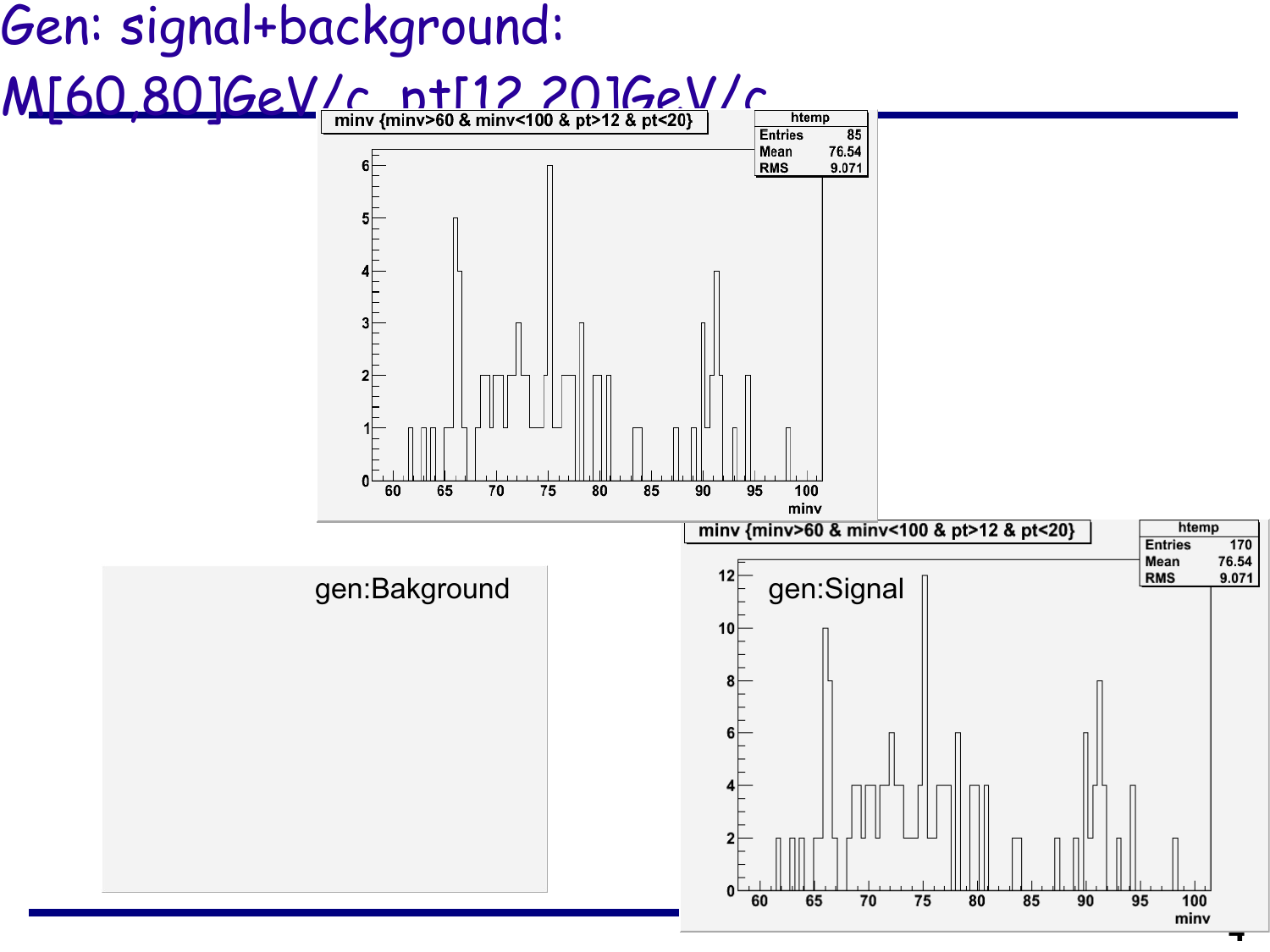# PYTHIA gun: flat pT generation

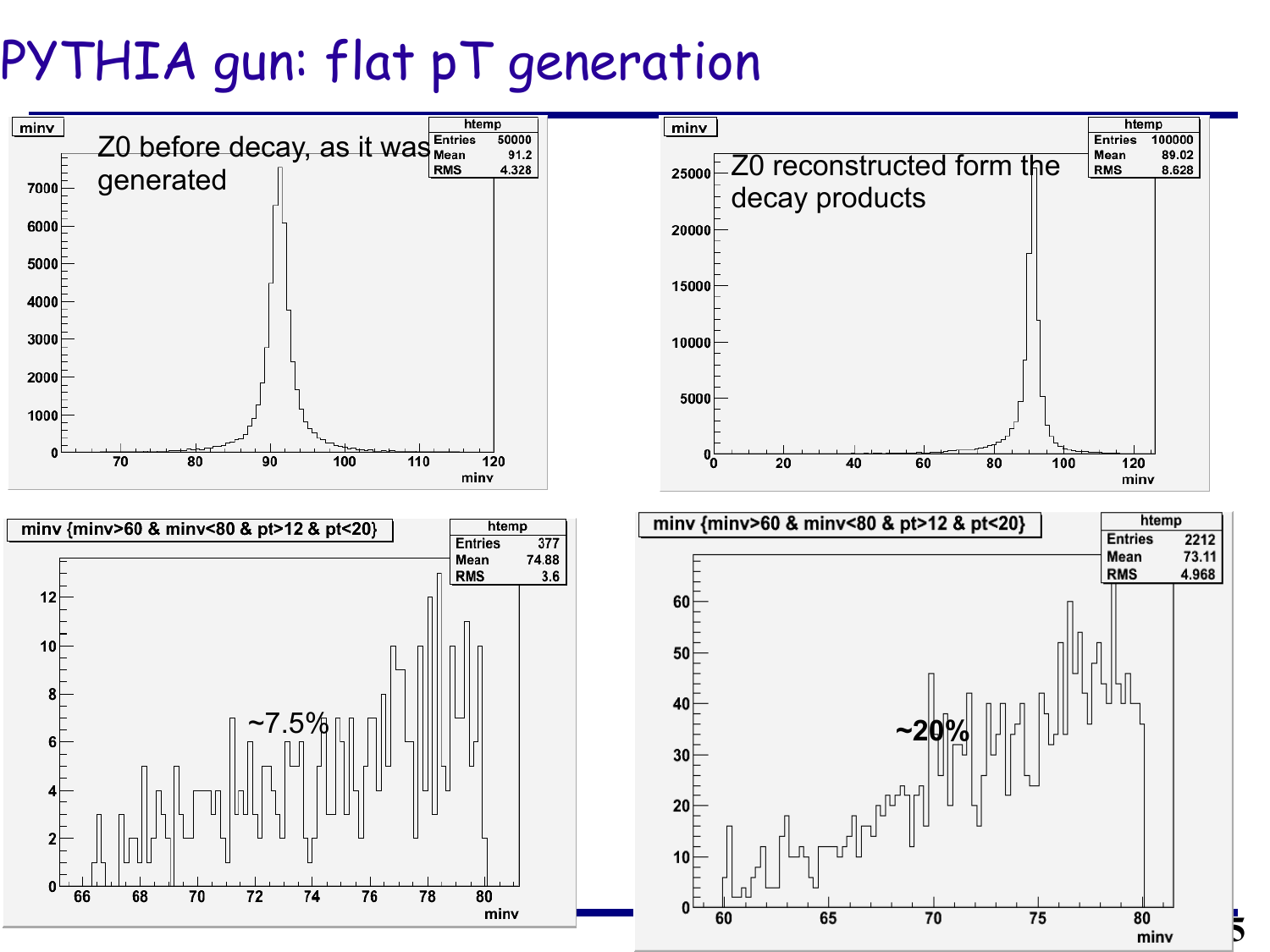## Feature or bug in PYTHIA?

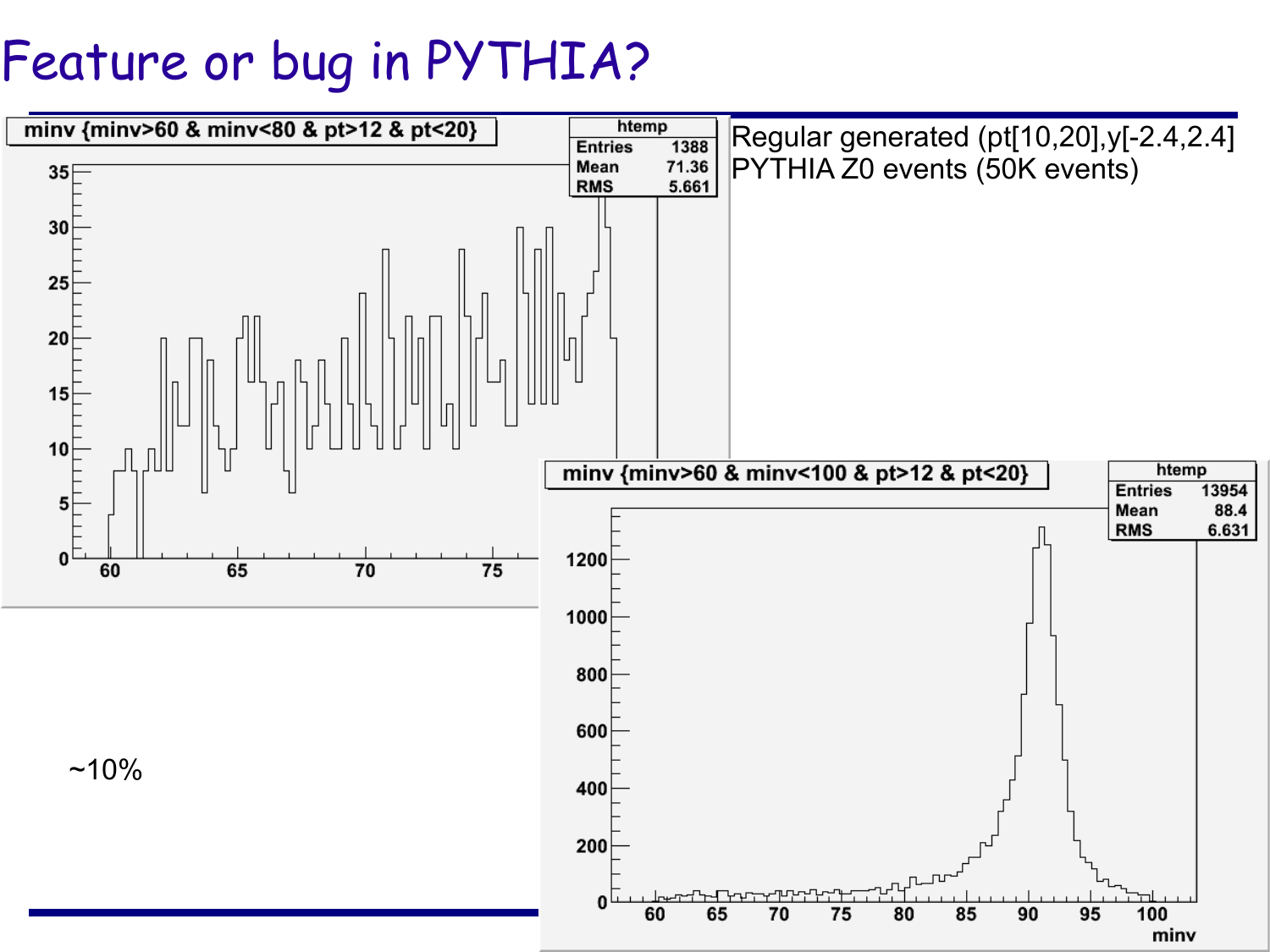# PYTHIA gun: non flat Z- pT distribv(falling spectrum eff)

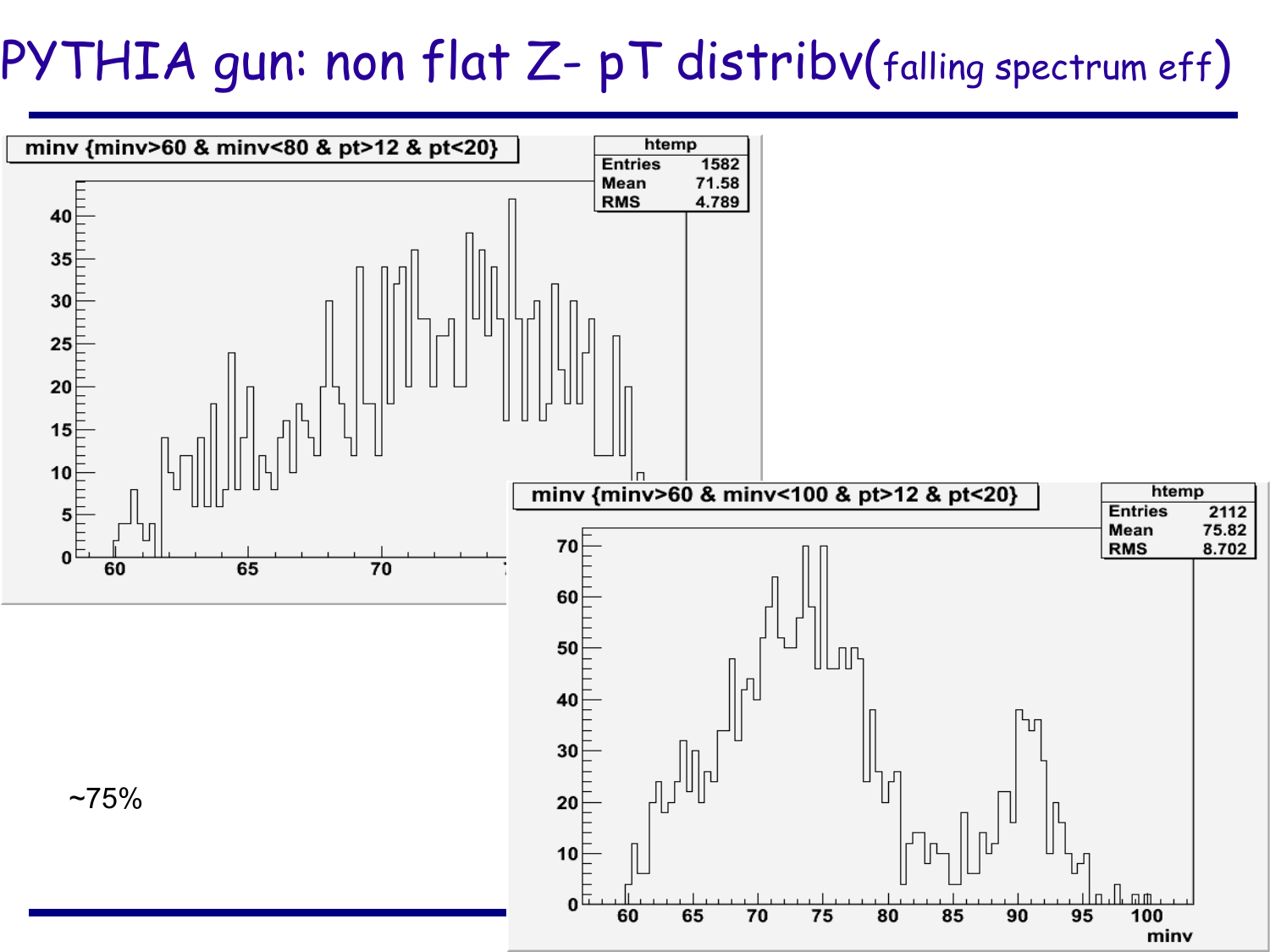# PYTHIA gun: flat pt-Z0 distrib

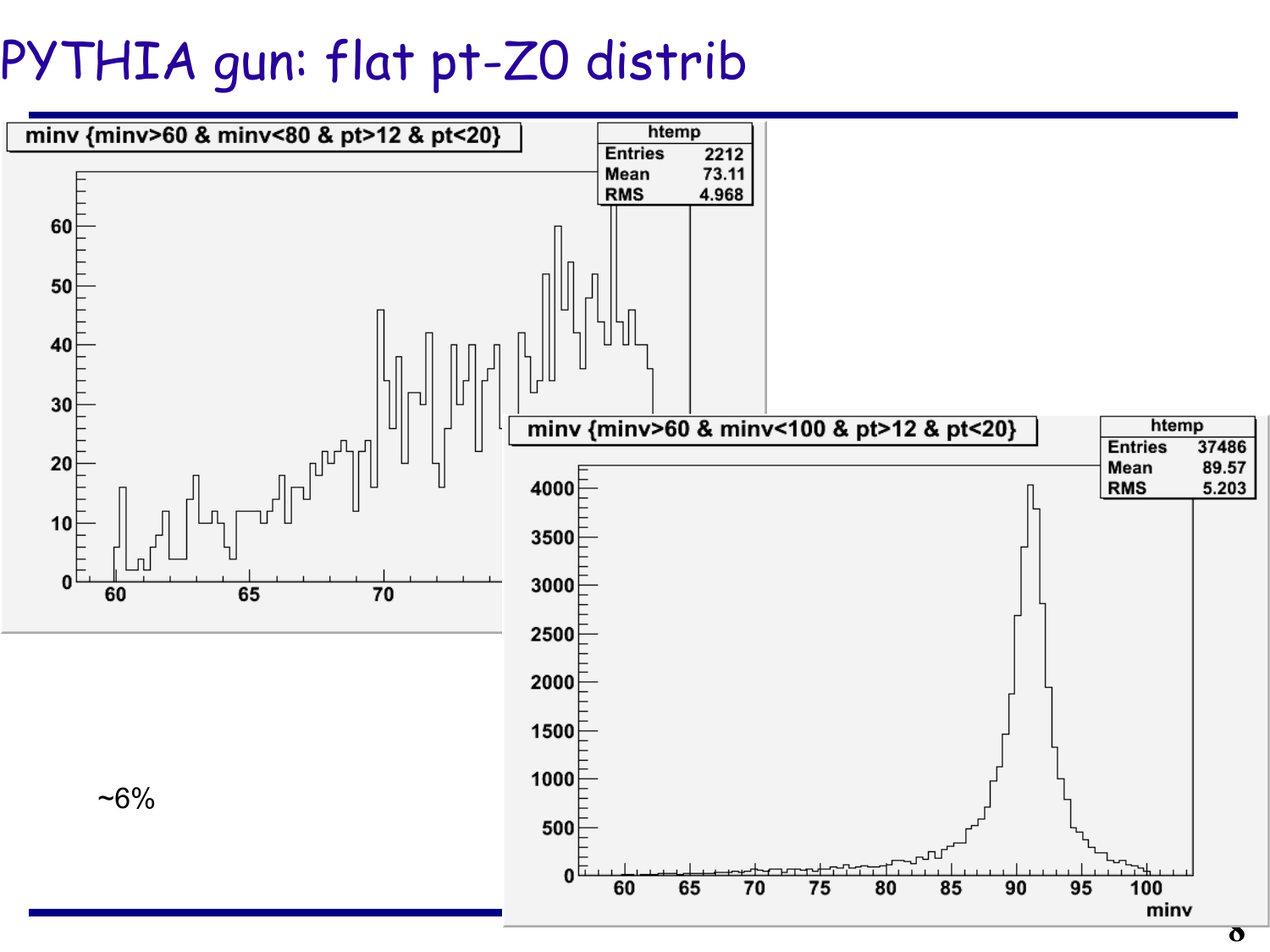# PYTHIA gun, flat pT: effect present at all pT





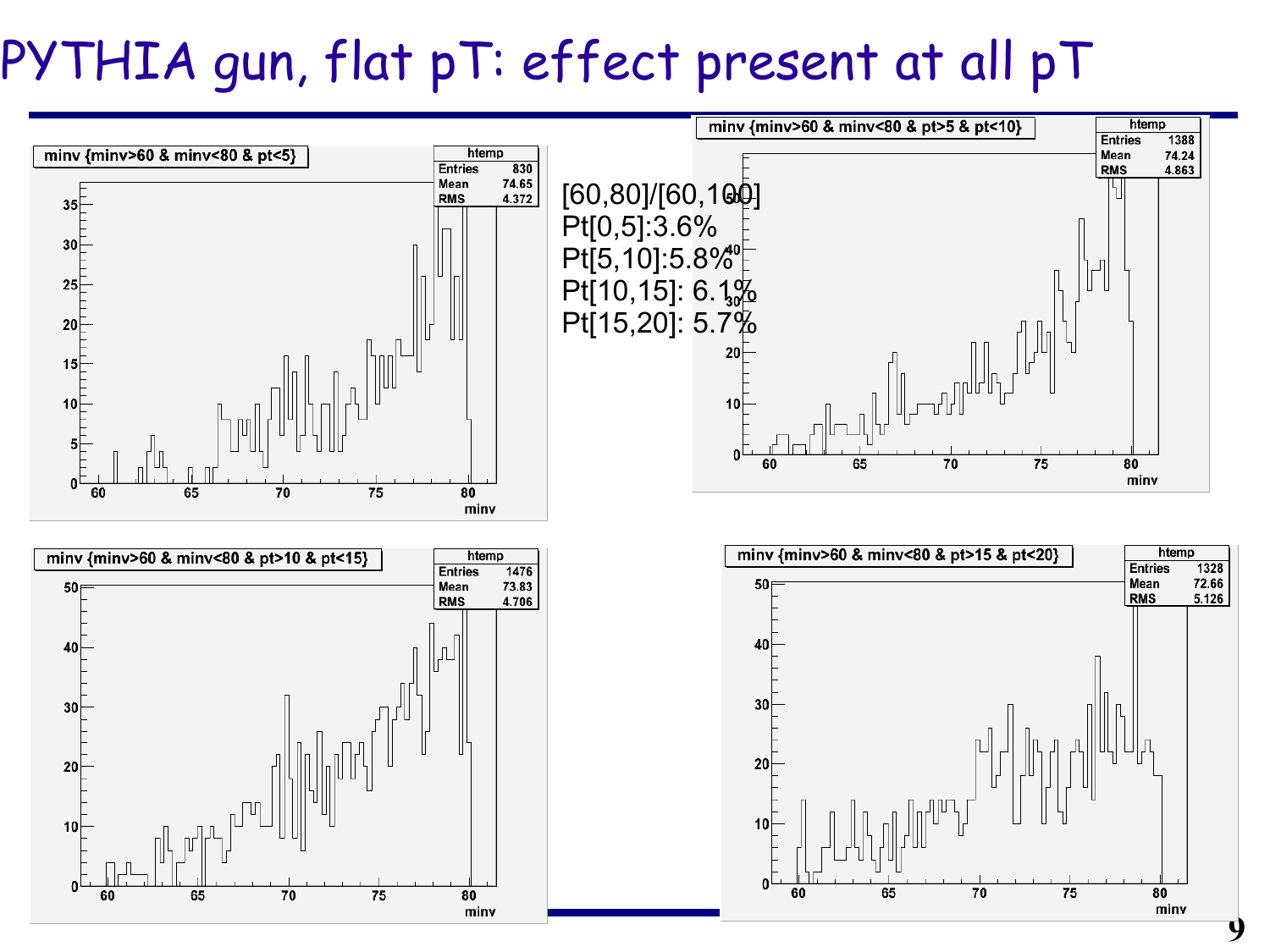## PYTHIA gun: radiation ON/OFF

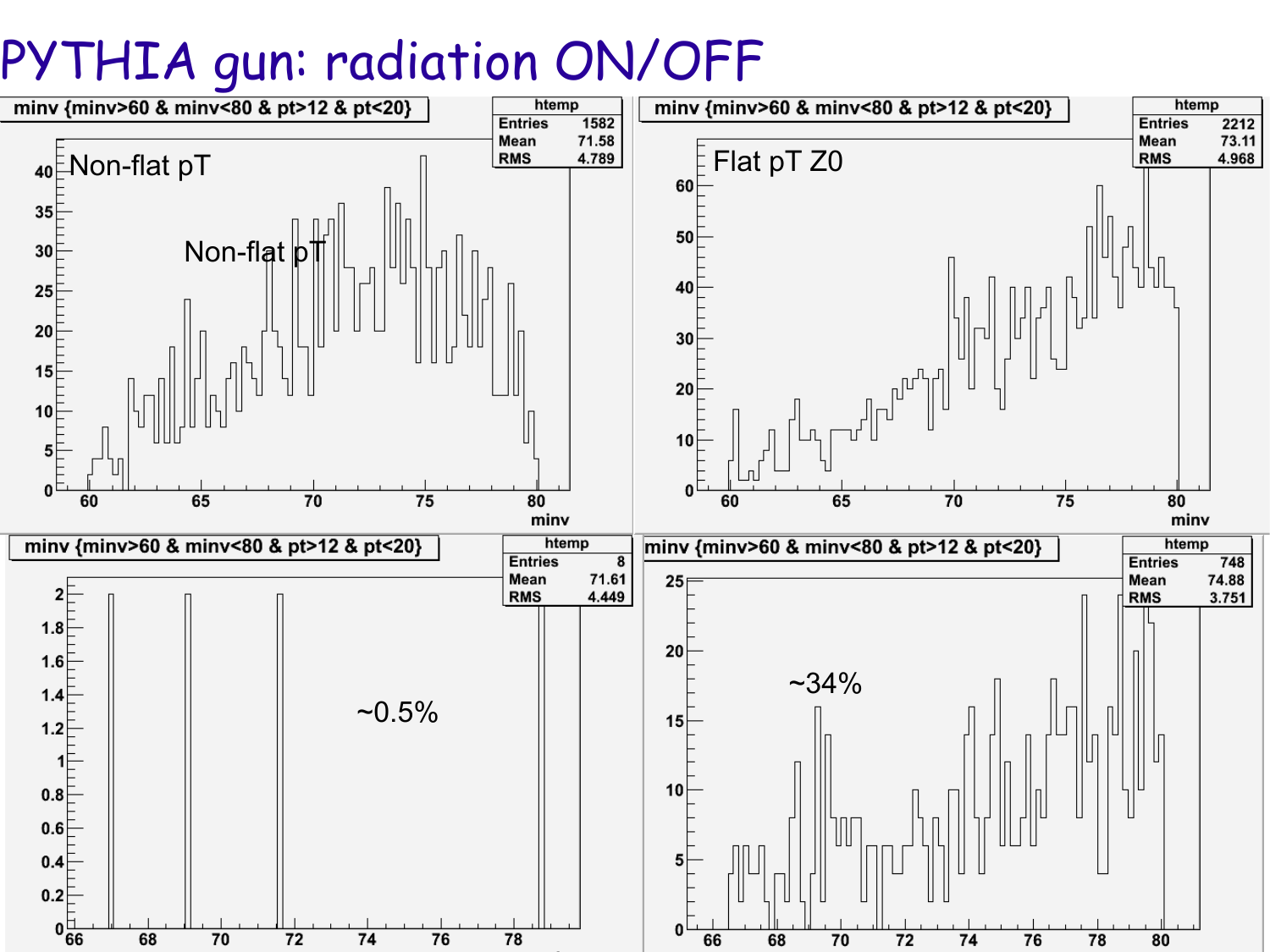# PYTHIA gun, flat pT: all pT, Radiation ON/OFF

| [60, 80]/[60, 100] | (mu,mu)       | Z <sub>0</sub> | <u>(mu,mu)</u> | Z <sub>0</sub> |
|--------------------|---------------|----------------|----------------|----------------|
|                    | <b>Rad ON</b> |                | <b>Rad OFF</b> |                |
|                    | $(\% )$       |                | $\frac{0}{2}$  |                |
| [0, 1]             | 58/2096       | 57/2461        | 57/2423        | 57/2393        |
|                    | 2.8           | 2.3            | 2.4            | 2.4            |
| [1,2]              | 71/2238       | 54/2365        | 57/2423        | 57/2423        |
|                    | 3.2           | 2.8            | 2.4            | 2.4            |
| [2,5]              | 286/7204      | 164/7442       | 135/7333       | 135/7333       |
|                    | 4             | 2.2            | 1.8            | 1.8            |
| [5, 10]            | 694/11998     | 269/12092      | 237/12123      | 237/12123      |
|                    | 5.8           | 2.2            | $\overline{2}$ | 2.             |
| [10, 15]           | 738/12001     | 263/12077      | 229/12125      | 229/12125      |
|                    | 6.1           | 2.1            | 1.9            | 1.9            |
| [15, 20]           | 664/11572     | 221/12103      | 240/12166      | 240/12166      |
|                    | 5.7           | 1.8            | $\overline{2}$ | 2.             |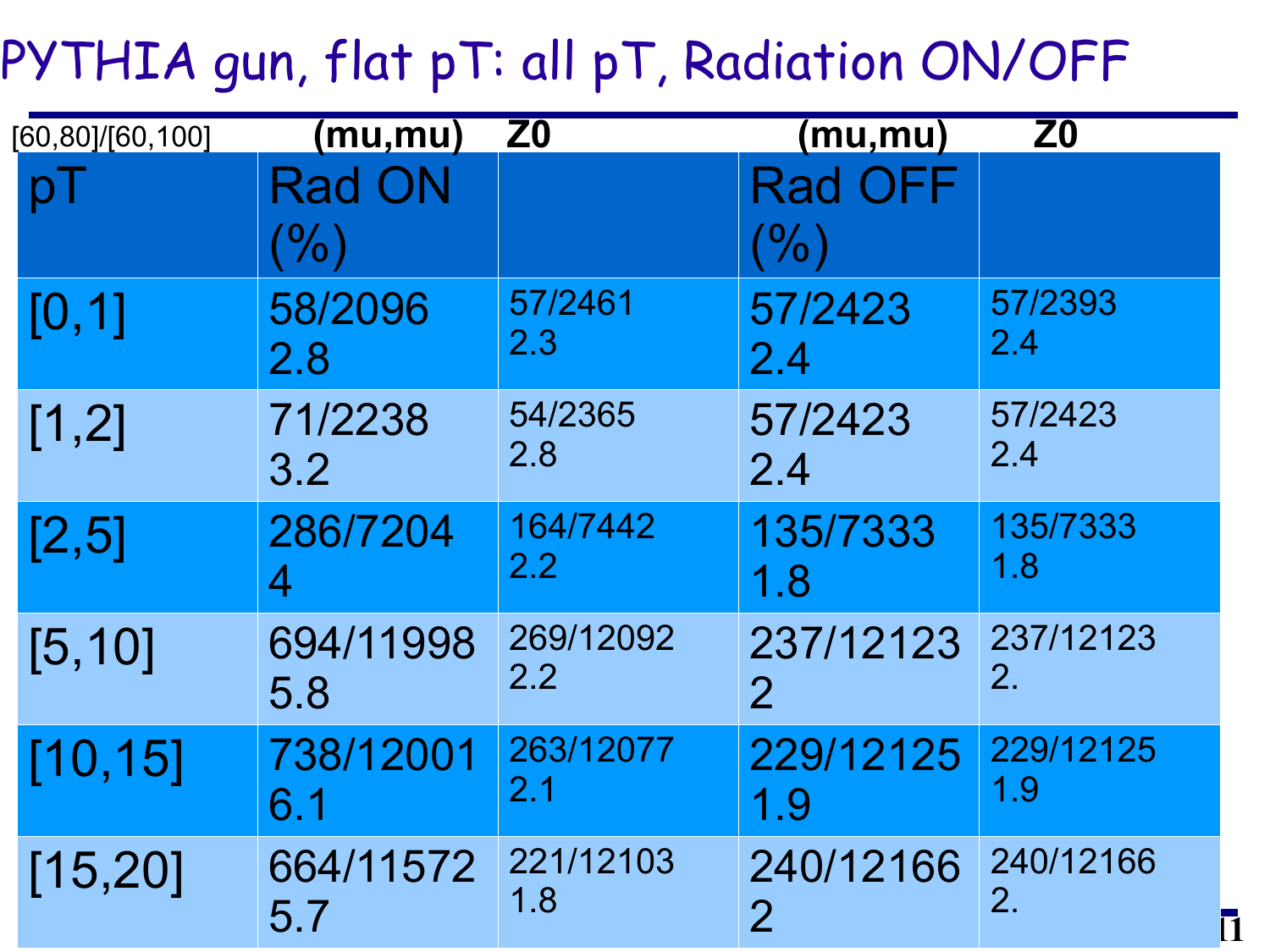### So ...

https://twiki.cern.ch/twiki/bin/view/Main/Z0InvMass

Really detail investigation:

A2: printing all descendents for a found Z0, and all parents for a given muon (which is in the descendents list), 2 things are noticed:

- +++ a gamma (final state radiation) is always among the TP Z0 descendents saw the effect of this
- +++ a '94' comes out all the time!
- A3: the '94' is not present in any of the other cases: pythia, gun+radiation OFF; only in gun+radiation ON

==> the PYTHIA particle gun has a bug in it, in the way it deals with accounting for generated final state radiation -> send email to Generator hypernews and cc Yulia Yarba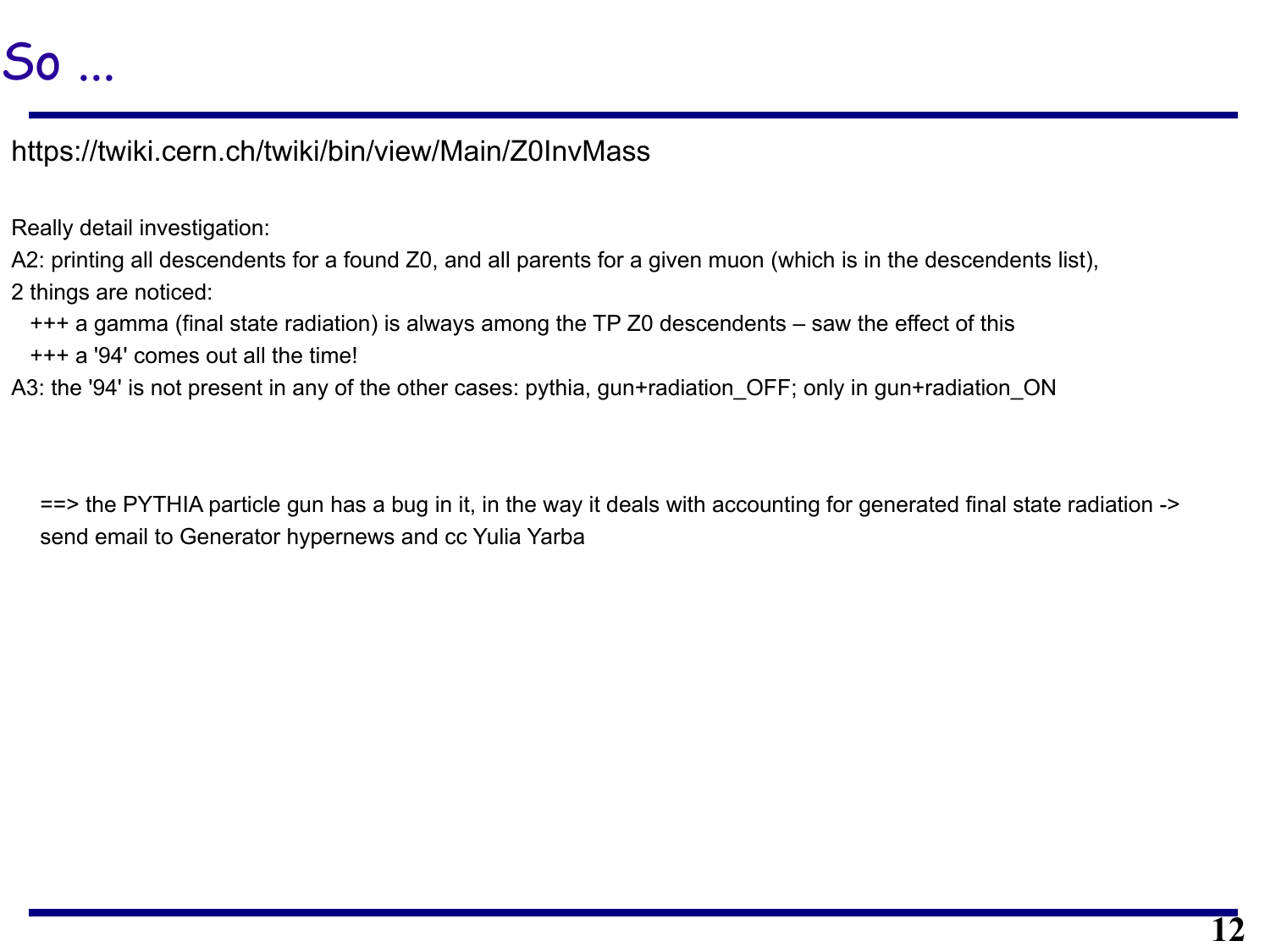#### **Extras**